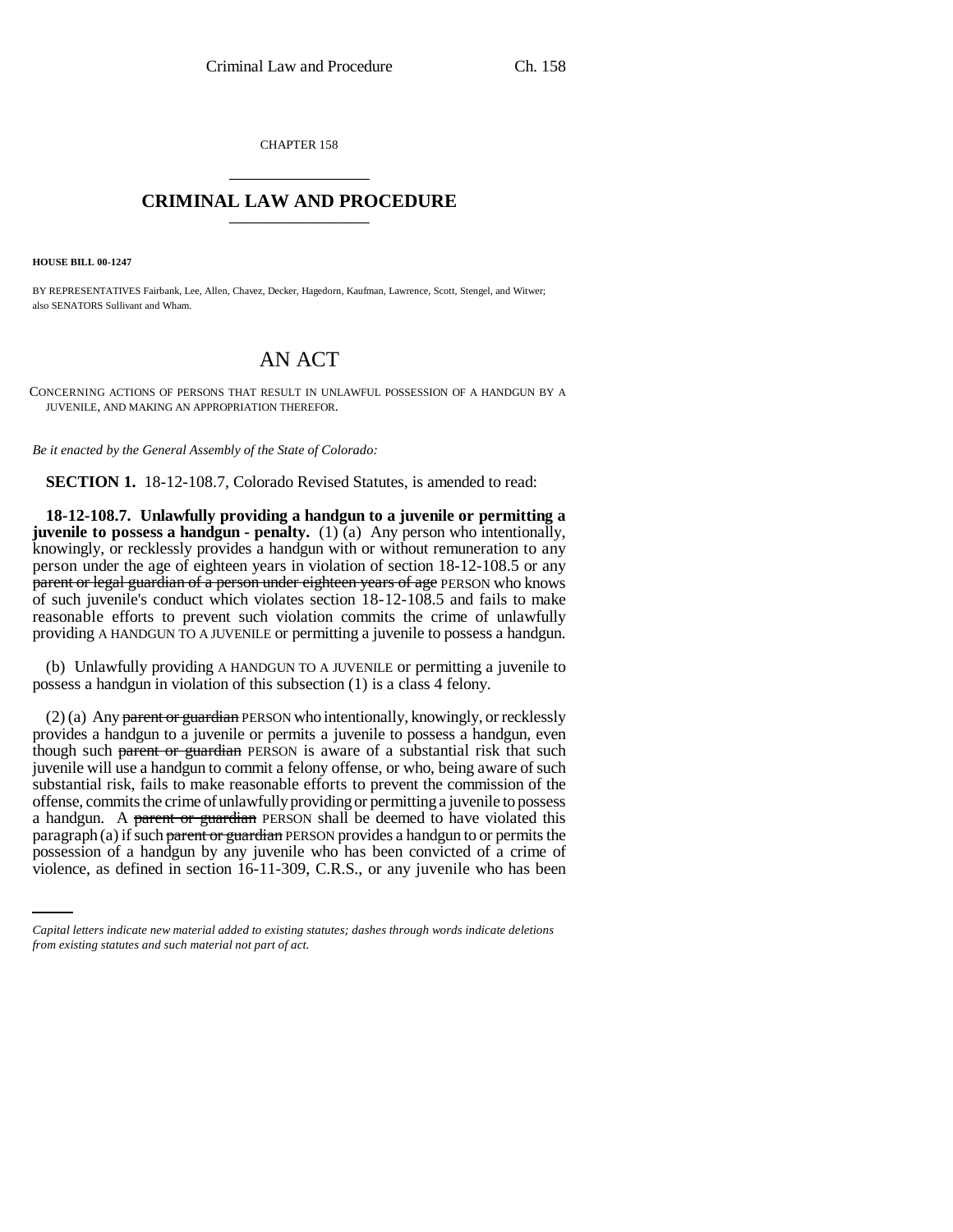adjudicated a juvenile delinquent for an offense which would constitute a crime of violence, as defined in section 16-11-309, C.R.S., if such juvenile were an adult.

(b) Unlawfully providing A HANDGUN TO A JUVENILE or permitting a juvenile to possess a handgun in violation of this subsection (2) is a class 4 felony.

(3) IT SHALL NOT BE AN OFFENSE UNDER THIS SECTION IF A PERSON BELIEVES THAT A JUVENILE WILL PHYSICALLY HARM THE PERSON IF THE PERSON ATTEMPTS TO DISARM THE JUVENILE OR PREVENT THE JUVENILE FROM COMMITTING A VIOLATION OF SECTION 18-12-108.5.

**SECTION 2.** Part 1 of article 1 of title 17, Colorado Revised Statutes, is amended BY THE ADDITION OF A NEW SECTION to read:

**17-1-126. Appropriation to comply with section 2-2-703.** (1) PURSUANT TO SECTION 2-2-703,C.R.S., THE FOLLOWING STATUTORY APPROPRIATIONS, OR SO MUCH THEREOF AS MAY BE NECESSARY, ARE MADE IN ORDER TO IMPLEMENT HB 00-1247, ENACTED AT THE SECOND REGULAR SESSION OF THE SIXTY-SECOND GENERAL ASSEMBLY:

(a) FOR THE FISCAL YEAR BEGINNING JULY 1, 2000, IN ADDITION TO ANY OTHER APPROPRIATION, THERE IS HEREBY APPROPRIATED FROM THE CAPITAL CONSTRUCTION FUND CREATED IN SECTION 24-75-302, C.R.S., TO THE CORRECTIONS EXPANSION RESERVE FUND CREATED IN SECTION 17-1-116, THE SUM OF SIXTY-NINE THOUSAND FOUR HUNDRED SIXTY-SEVEN DOLLARS (\$69,467).

(b) (I) FOR THE FISCAL YEAR BEGINNING JULY 1, 2001, IN ADDITION TO ANY OTHER APPROPRIATION, THERE IS HEREBY APPROPRIATED FROM THE CAPITAL CONSTRUCTION FUND CREATED IN SECTION 24-75-302, C.R.S., TO THE CORRECTIONS EXPANSION RESERVE FUND CREATED IN SECTION 17-1-116, THE SUM OF SIXTY-NINE THOUSAND FOUR HUNDRED SIXTY-SEVEN DOLLARS (\$69,467).

(II) FOR THE FISCAL YEAR BEGINNING JULY 1, 2001, IN ADDITION TO ANY OTHER APPROPRIATION, THERE IS HEREBY APPROPRIATED TO THE DEPARTMENT OF CORRECTIONS, OUT OF ANY MONEYS IN THE GENERAL FUND NOT OTHERWISE APPROPRIATED, THE SUM OF TWENTY-SIX THOUSAND TWO HUNDRED THIRTY-EIGHT DOLLARS (\$26,238).

(c) (I) FOR THE FISCAL YEAR BEGINNING JULY 1, 2002, IN ADDITION TO ANY OTHER APPROPRIATION, THERE IS HEREBY APPROPRIATED, FROM THE CAPITAL CONSTRUCTION FUND CREATED IN SECTION 24-75-302, C.R.S., TO THE CORRECTIONS EXPANSION RESERVE FUND CREATED IN SECTION 17-1-116, THE SUM OF FORTY THOUSAND FIVE HUNDRED TWENTY-TWO DOLLARS (\$40,522).

(II) FOR THE FISCAL YEAR BEGINNING JULY 1, 2002, IN ADDITION TO ANY OTHER APPROPRIATION, THERE IS HEREBY APPROPRIATED TO THE DEPARTMENT OF CORRECTIONS, OUT OF ANY MONEYS IN THE GENERAL FUND NOT OTHERWISE APPROPRIATED, THE SUM OF FIFTY-TWO THOUSAND FOUR HUNDRED SEVENTY-SIX DOLLARS (\$52,476).

(d) FOR THE FISCAL YEAR BEGINNING JULY 1, 2003, IN ADDITION TO ANY OTHER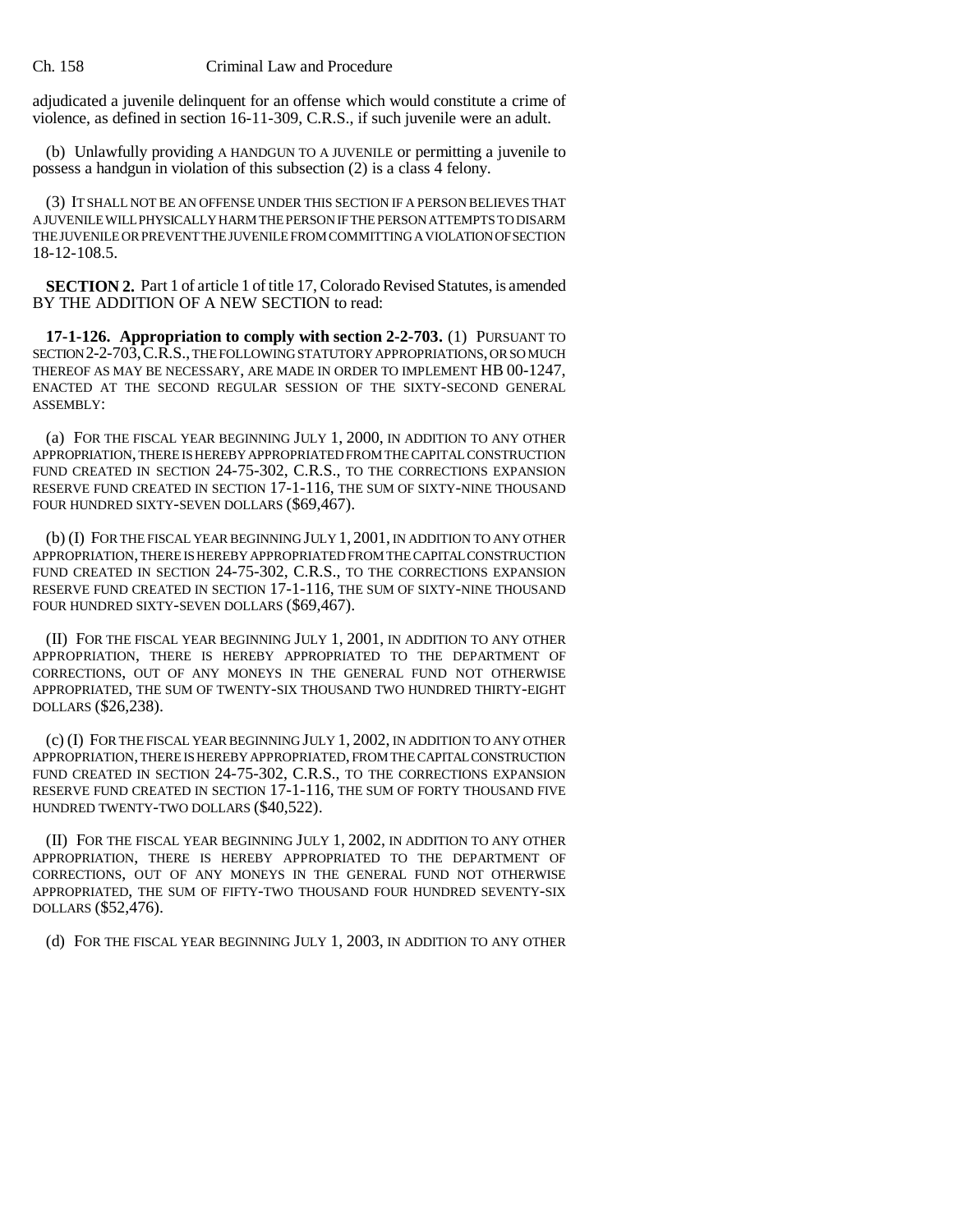APPROPRIATION, THERE IS HEREBY APPROPRIATED TO THE DEPARTMENT OF CORRECTIONS, OUT OF ANY MONEYS IN THE GENERAL FUND NOT OTHERWISE APPROPRIATED, THE SUM OF SIXTY-SEVEN THOUSAND SEVEN HUNDRED EIGHTY-TWO DOLLARS (\$67,782).

(e) FOR THE FISCAL YEAR BEGINNING JULY 1, 2004, IN ADDITION TO ANY OTHER APPROPRIATION, THERE IS HEREBY APPROPRIATED TO THE DEPARTMENT OF CORRECTIONS, OUT OF ANY MONEYS IN THE GENERAL FUND NOT OTHERWISE APPROPRIATED, THE SUM OF SIXTY-SEVEN THOUSAND SEVEN HUNDRED EIGHTY-TWO DOLLARS (\$67,782).

**SECTION 3.** 24-75-302 (2) (m), (2) (n), and (2) (o), Colorado Revised Statutes, are amended to read:

**24-75-302. Capital construction fund - capital assessment fees - calculation.** (2) As of July 1, 1988, and July 1 of each year thereafter through July 1, 2002, a sum as specified in this subsection (2) shall accrue to the capital construction fund. The state treasurer and the controller shall transfer such sum out of the general fund and into the capital construction fund as moneys become available in the general fund during the fiscal year beginning on said July 1. Transfers between funds pursuant to this subsection (2) shall not be deemed to be appropriations subject to the limitations of section 24-75-201.1. The amount which shall accrue pursuant to this subsection (2) shall be as follows:

(m) On July 1, 2000, one hundred million dollars, plus one hundred eighty-four thousand ninety dollars pursuant to H.B. 97-1186; plus four hundred seventy-eight thousand six hundred thirty-four dollars pursuant to H.B. 97-1077, enacted at the first regular session of the sixty-first general assembly; plus twelve thousand two hundred seventeen dollars pursuant to S.B. 98-021, enacted at the second regular session of the sixty-first general assembly; plus seventy-one thousand two hundred seven dollars pursuant to H.B. 98-1160, enacted at the second regular session of the sixty-first general assembly; PLUS SIXTY-NINE THOUSAND FOUR HUNDRED SIXTY-SEVEN DOLLARS PURSUANT TO H.B. 00-1247, ENACTED AT THE SECOND REGULAR SESSION OF THE SIXTY-SECOND GENERAL ASSEMBLY;

(n) On July 1, 2001, one hundred million dollars, plus one hundred fifty-four thousand six hundred thirty-six dollars pursuant to H.B. 97-1186; plus nine hundred five thousand seven hundred twenty-three dollars pursuant to H.B. 97-1077, enacted at the first regular session of the sixty-first general assembly; plus nine thousand eight hundred ninety dollars pursuant to S.B. 98-021, enacted at the second regular session of the sixty-first general assembly; plus three hundred forty-nine thousand fifty-five dollars pursuant to H.B. 98-1160, enacted at the second regular session of the sixty-first general assembly; PLUS SIXTY-NINE THOUSAND FOUR HUNDRED SIXTY-SEVEN DOLLARS PURSUANT TO H.B. 00-1247, ENACTED AT THE SECOND REGULAR SESSION OF THE SIXTY-SECOND GENERAL ASSEMBLY; and

(o) On July 1, 2002, thirteen thousand nine hundred sixty-two dollars pursuant to S.B. 98-021, enacted at the second regular session of the sixty-first general assembly; plus eight million three hundred seven thousand five hundred nine dollars pursuant to H.B. 98-1156, enacted at the second regular session of the sixty-first general assembly; plus three hundred ninety-seven thousand nine hundred twenty-three